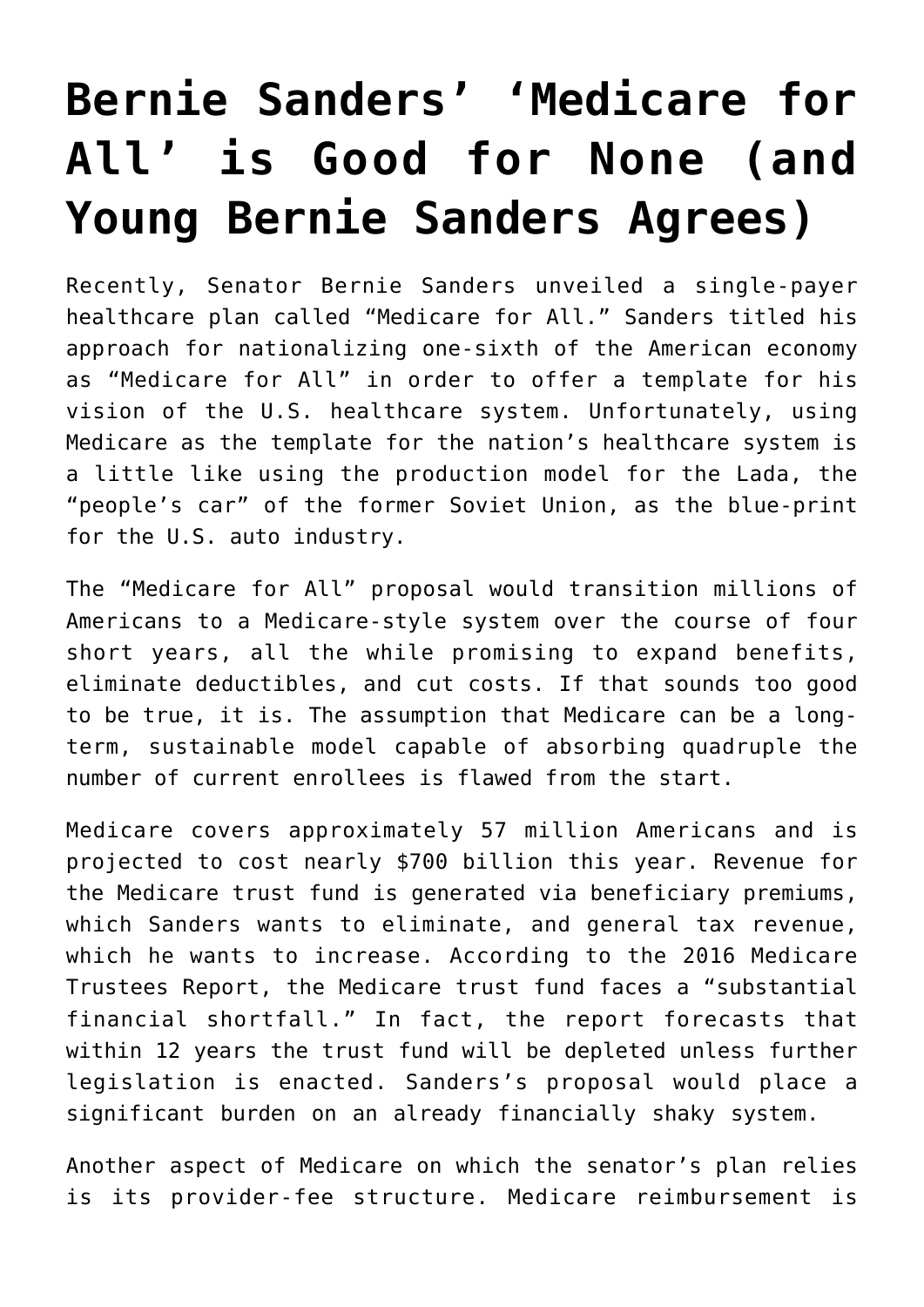significantly lower than the reasonable and customary fees routinely charged by those providing care. Providers make up the difference by shifting costs to non-Medicare patients. By moving all Americans to "Medicare for All," Sanders's plan would artificially set provider fees well below market levels. Payments below the cost of doing business would likely result in fewer providers as physicians and hospitals are forced out of business and fewer new providers enter the market. Providers that remain would essentially become government employees. From a patient perspective this would mean longer wait times, less control over healthcare decisions, and lower quality of care. Think of it as the disruption caused by Obamacare but on steroids.

Lastly, the senator's plan makes the case that eliminating the private healthcare insurance industry and utilizing a Medicare model would mean lower administrative costs resulting in substantial savings. While proponents for single-payer healthcare cite a lower *percentage* spent on administrative costs, the calculation of these percentages is skewed by significantly higher beneficiary spending. On a per-capita basis, however, Medicare administrative costs are nearly equal